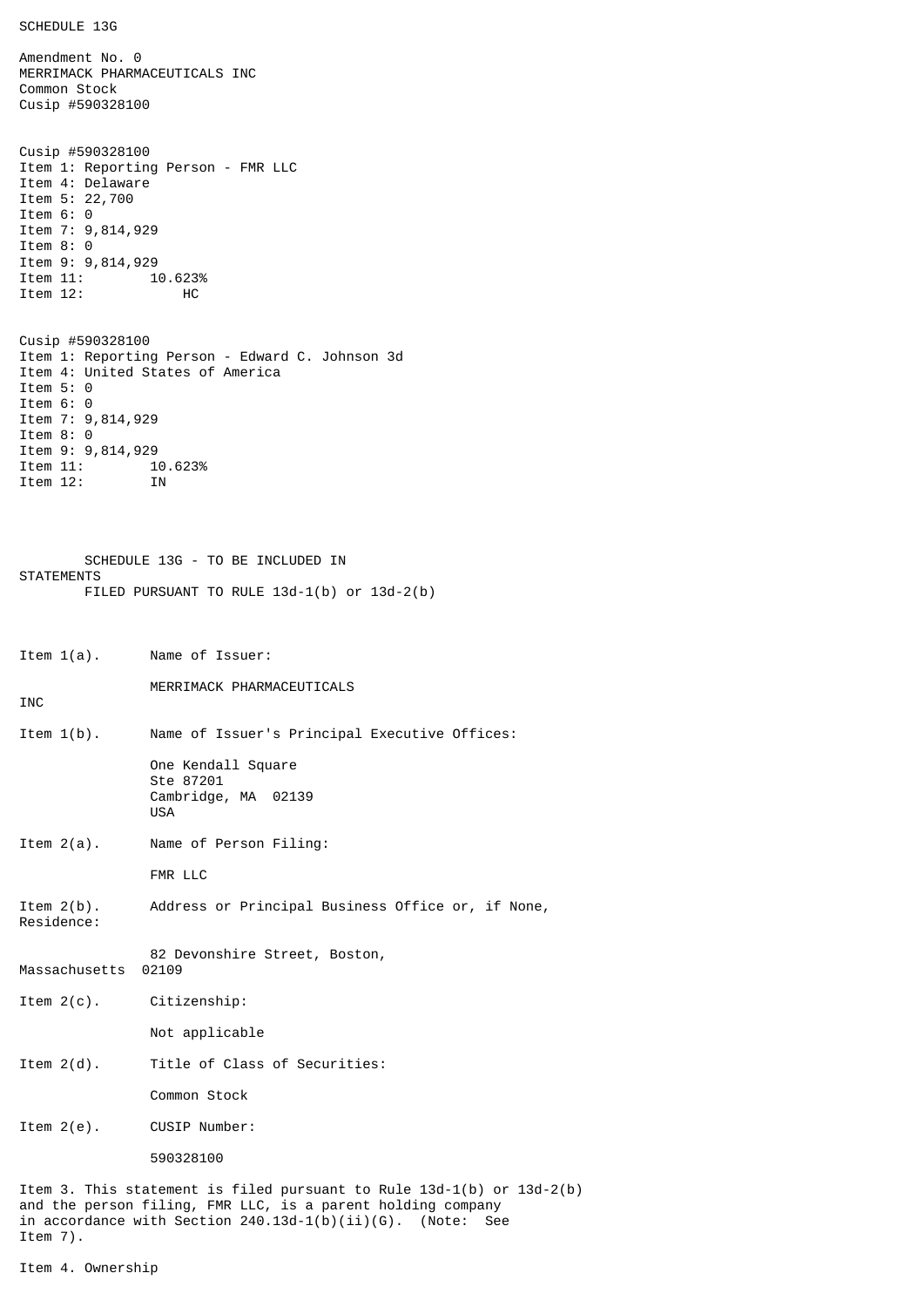(a) Amount Beneficially Owned: 9,814,929

(b) Percent of Class: 10.623%

(c) Number of shares as to which such person has:

(i) sole power to vote or to direct<br>: 22,700 the vote:

(ii) shared power to vote or to direct the vote: 0

(iii) sole power to dispose or to direct the disposition of: 9,814,929

(iv) shared power to dispose or to direct the disposition of: 0

Item 5. Ownership of Five Percent or Less of a Class.

Not applicable.

Item 6. Ownership of More than Five Percent on Behalf of Another Person.

Various persons have the right to receive or the power to direct the receipt of dividends from, or the proceeds from the sale of, the Common Stock of MERRIMACK PHARMACEUTICALS INC. No one person's interest in the Common Stock of MERRIMACK PHARMACEUTICALS INC is more than five percent of the total outstanding Common Stock.

Item 7. Identification and Classification of the Subsidiary Which Acquired the Security Being Reported on By the Parent Holding Company.

See attached Exhibit A.

Item 8. Identification and Classification of Members of the Group.

Not applicable. See attached Exhibit A.

Item 9. Notice of Dissolution of Group.

Not applicable.

Item 10. Certification.

By signing below I certify that, to the best of my knowledge and belief, the securities referred to above were acquired in the ordinary course of business and were not acquired for the purpose of and do not have the effect of changing or influencing the control of the issuer of such securities and were not acquired in connection with or as a participant in any transaction having such purpose or effect.

Signature

After reasonable inquiry and to the best of my knowledge and belief, I certify that the information set forth in this statement is true, complete and correct.

April 09, 2012 Date

 /s/ Scott C. Goebel Signature

Scott C. Goebel Duly authorized under Power of Attorney effective as of June 1, 2008 by and on behalf of FMR LLC and its direct and indirect subsidiaries

SCHEDULE 13G - TO BE INCLUDED IN **STATEMENTS**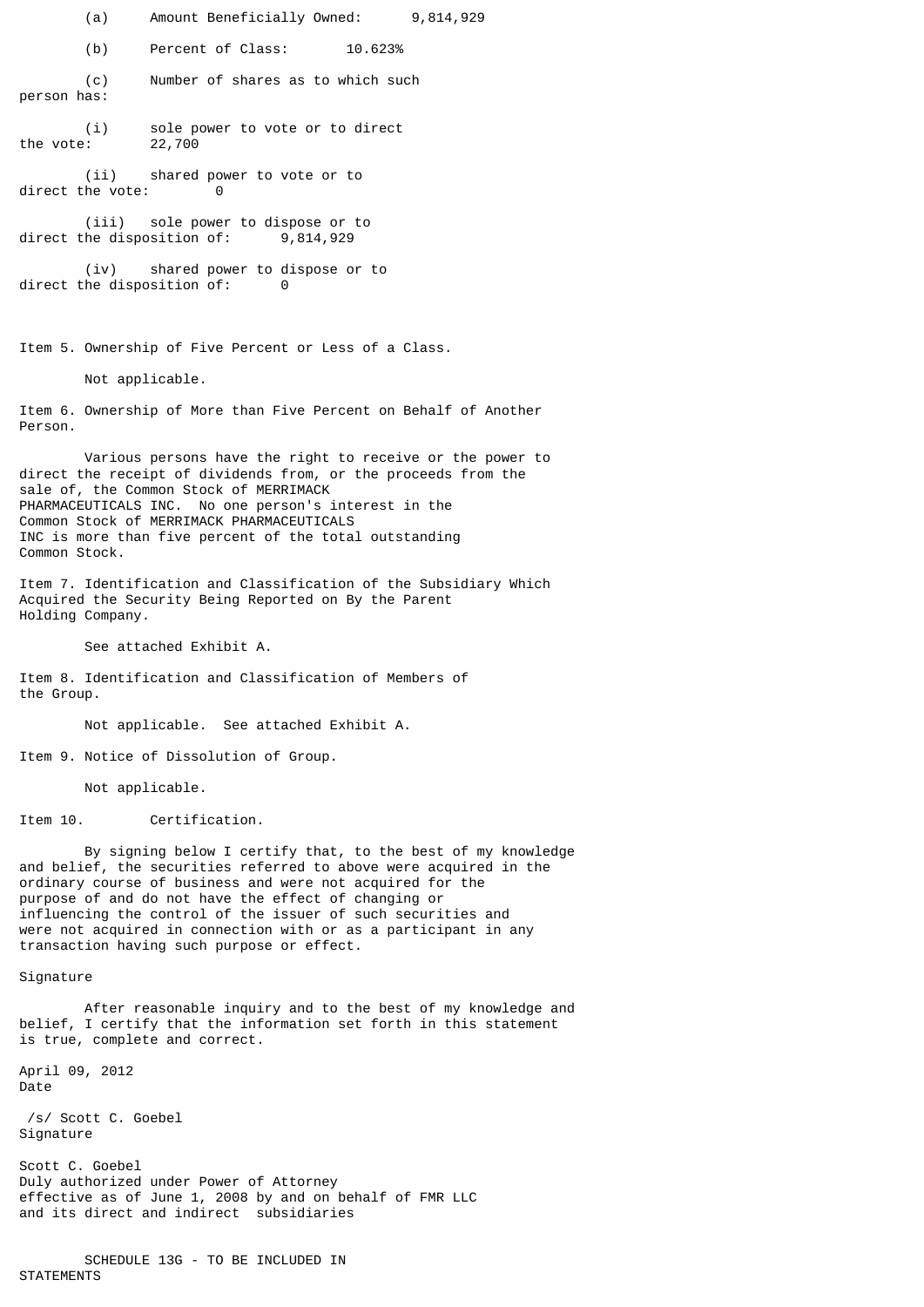Pursuant to the instructions in Item 7 of Schedule 13G, Fidelity Management & Research Company ("Fidelity"), 82 Devonshire Street, Boston, Massachusetts 02109, a whollyowned subsidiary of FMR LLC and an investment adviser registered under Section 203 of the Investment Advisers Act of 1940, is the beneficial owner of 9,792,229 shares or 10.598% of the Common Stock outstanding of MERRIMACK PHARMACEUTICALS INC ("the Company") as a result of acting as investment adviser to various investment companies registered under Section 8 of the Investment Company Act of 1940.

Edward C. Johnson 3d and FMR LLC, through its control of Fidelity, and the funds each has sole power to dispose of the 9,792,229 shares owned by the Funds.

Members of the family of Edward C. Johnson 3d, Chairman of FMR LLC, are the predominant owners, directly or through trusts, of Series B voting common shares of FMR LLC, representing 49% of the voting power of FMR LLC. The Johnson family group and all other Series B shareholders have entered into a shareholders' voting agreement under which all Series B voting common shares will be voted in accordance with the majority vote of Series B voting common shares. Accordingly, through their ownership of voting common shares and the execution of the shareholders' voting agreement, members of the Johnson family may be deemed, under the Investment Company Act of 1940, to form a controlling group with respect to FMR LLC.

Neither FMR LLC nor Edward C. Johnson 3d, Chairman of FMR LLC, has the sole power to vote or direct the voting of the shares owned directly by the Fidelity Funds, which power resides with the Funds' Boards of Trustees. Fidelity carries out the voting of the shares under written guidelines established by the Funds' Boards of Trustees.

Pyramis Global Advisors Trust Company ("PGATC"), 900 Salem Street, Smithfield, Rhode Island, 02917, an indirect wholly-owned subsidiary of FMR LLC and a bank as defined in Section 3(a)(6) of the Securities Exchange Act of 1934, is the beneficial owner of 22,700 shares or 0.025% of the outstanding Common Stock of the MERRIMACK PHARMACEUTICALS INC as a result of its serving as investment manager of institutional accounts owning such shares.

Edward C. Johnson 3d and FMR LLC, through its control of Pyramis Global Advisors Trust Company, each has sole dispositive power over 22,700 shares and sole power to vote or to direct the voting of 22,700 shares of Common Stock owned by the institutional accounts managed by PGATC as reported above.

SCHEDULE 13G - TO BE INCLUDED IN **STATEMENTS** FILED PURSUANT TO RULE 13d-1(b) or 13d-2(b) RULE 13d-1(f)(1) AGREEMENT

The undersigned persons, on April 09, 2012, agree and consent to the joint filing on their behalf of this Schedule 13G in connection with their beneficial ownership of the Common Stock of MERRIMACK PHARMACEUTICALS INC at March 30, 2012.

FMR LLC

By /s/ Scott C. Goebel Scott C. Goebel Duly authorized under Power of Attorney effective as of June 1, 2008, by and on behalf of FMR LLC and its direct and indirect subsidiaries

Edward C. Johnson 3d